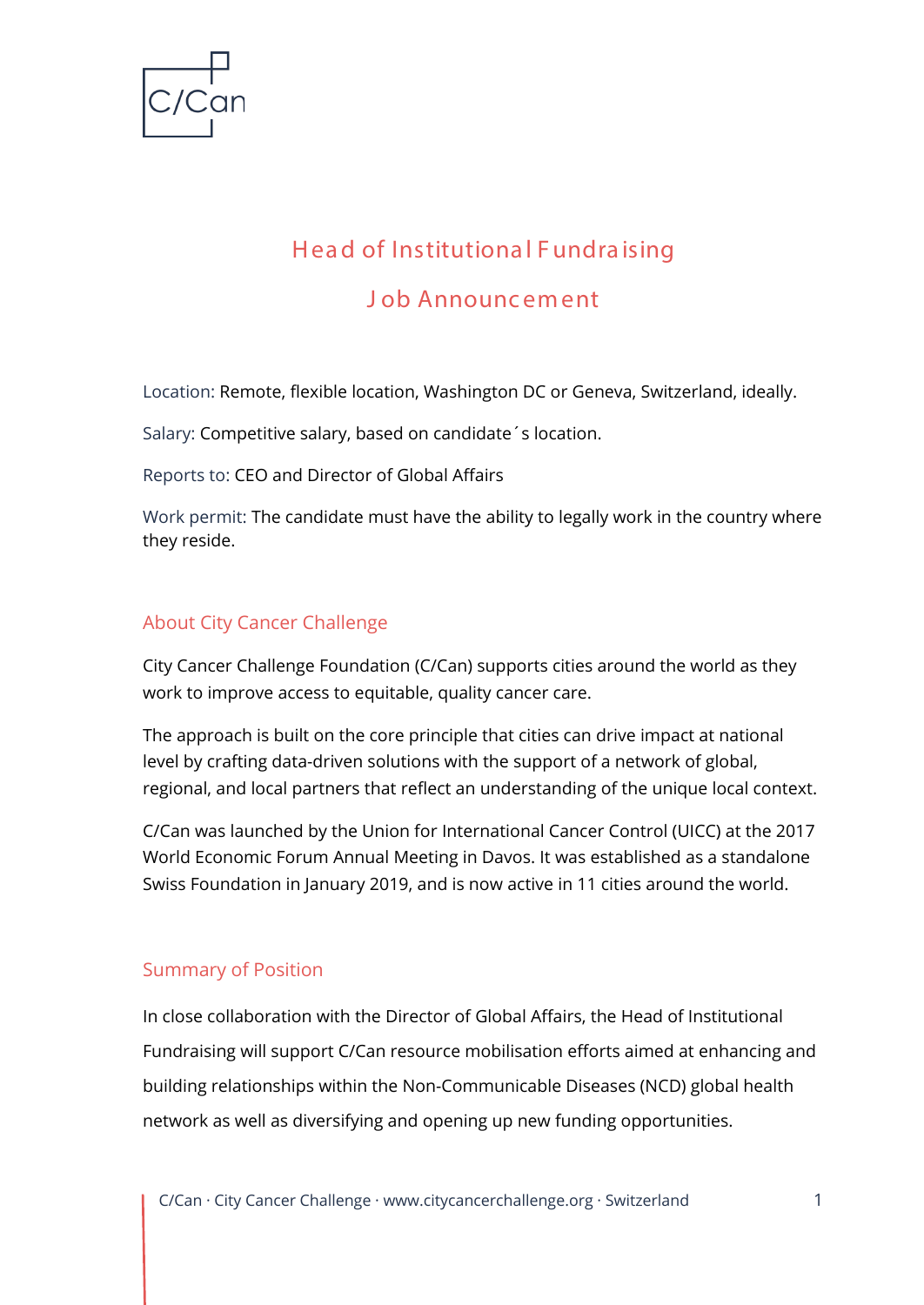

The new Head of Institutional Fundraising will be a self-starter, relationship builder with international experience and already established networks within foundations and governmental field in the health sector. It will be someone who can open doors and unblock funding mechanisms to support C/Can programmes at the city, country, and regional levels, and who will open and cultivate relationships with new funders and help diversify funding by acquiring new grants from governments and large foundations.

This is not the traditional institutional fundraising role, as there are not readily available funding mechanisms to apply to, so the post holder will need to steward funders to unlock funds to support C/Can programmes, being a strong networker, with outstanding skills in establishing and growing relations. Ideal location is Washington DC, USA or Geneva Switzerland, but other locations could be evaluated.

# Key Responsibilities

- Open and develop new relationships and partnerships to position C/Can within the right local and global health donors.
- Develop the messaging to open dialogue with the global and regional health community to position C/Can as the preferred implementation partner for improving access to cancer care.
- Research and develop cultivation strategies for new institutional donors.
- Identify and support institutional donor/prospect engagement opportunities.
- Build a donor pipeline and diversify C/Can funding sources.
- Write briefing notes and other materials to lead on institutional donor relationships effectively.
- Steward institutions to unblock funding for health and coordinate and submit quality proposals to institutional prospects and donors.
- Maintain data on relationships with institutional prospects and donors up-to-date in C/Can's CRM system.

C/Can · City Cancer Challenge · [www.citycancerchallenge.org](http://www.citycancerchallenge.org/) · Switzerland 2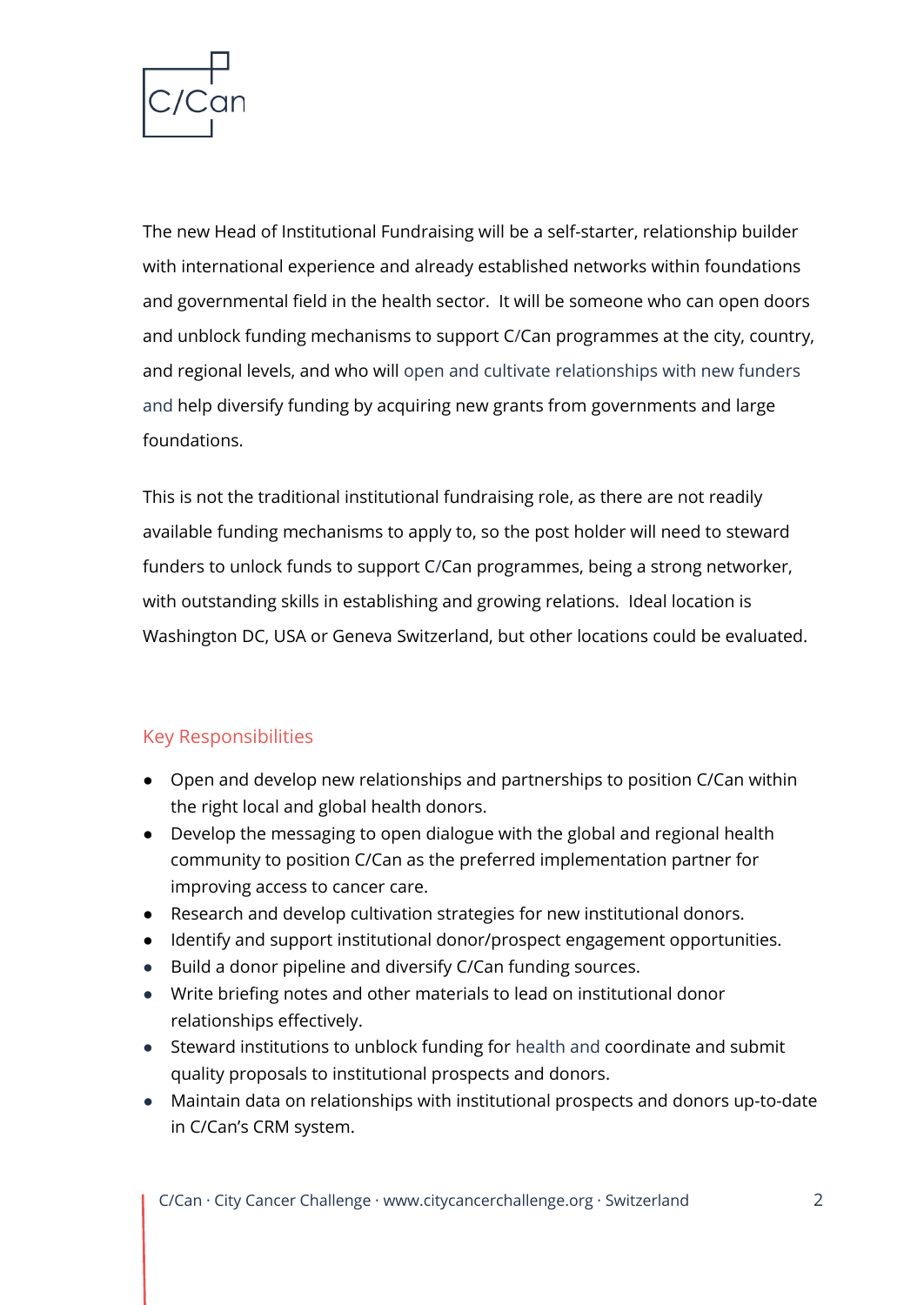

## Desired knowledge, skills, and abilities

- Minimum of 10 years of experience with fundraising/resource mobilisation, ideally in global health, with a relevant donor and stakeholder network.
- Experience in global development, with the ability to navigate the global health discussions.
- Experience in successfully managing a portfolio of funding opportunities from prospect research to grant agreement.
- Self-starter and independent worker with the ability to go out and pursue new prospects with minimum support, helping C/Can build from zero a fundraising pipeline.
- Demonstrable fundraising track record (> USD1 million gifts), including cultivating corporate and individual gifts or sponsorships at local, regional, and ideally international level.
- Experience of working in a multicultural environment with excellent interpersonal skills and the ability to multi-task.

#### Languages

● Native or near-native English, both written and spoken fluency is required, other languages will be an advantage, especially Spanish.

## Education

● Minimum of Bachelor's, Master's level preferred, or equivalent experience in Global health, International Development and/or Business Administration.

#### Core values

- Attitudes supporting an agile working environment.
- Transparency, openness, good verbal and written communication, and accountability.
- Strong sense of ethics in fundraising and handling complex grants.

#### Desired behaviours

C/Can · City Cancer Challenge · [www.citycancerchallenge.org](http://www.citycancerchallenge.org/) · Switzerland 3